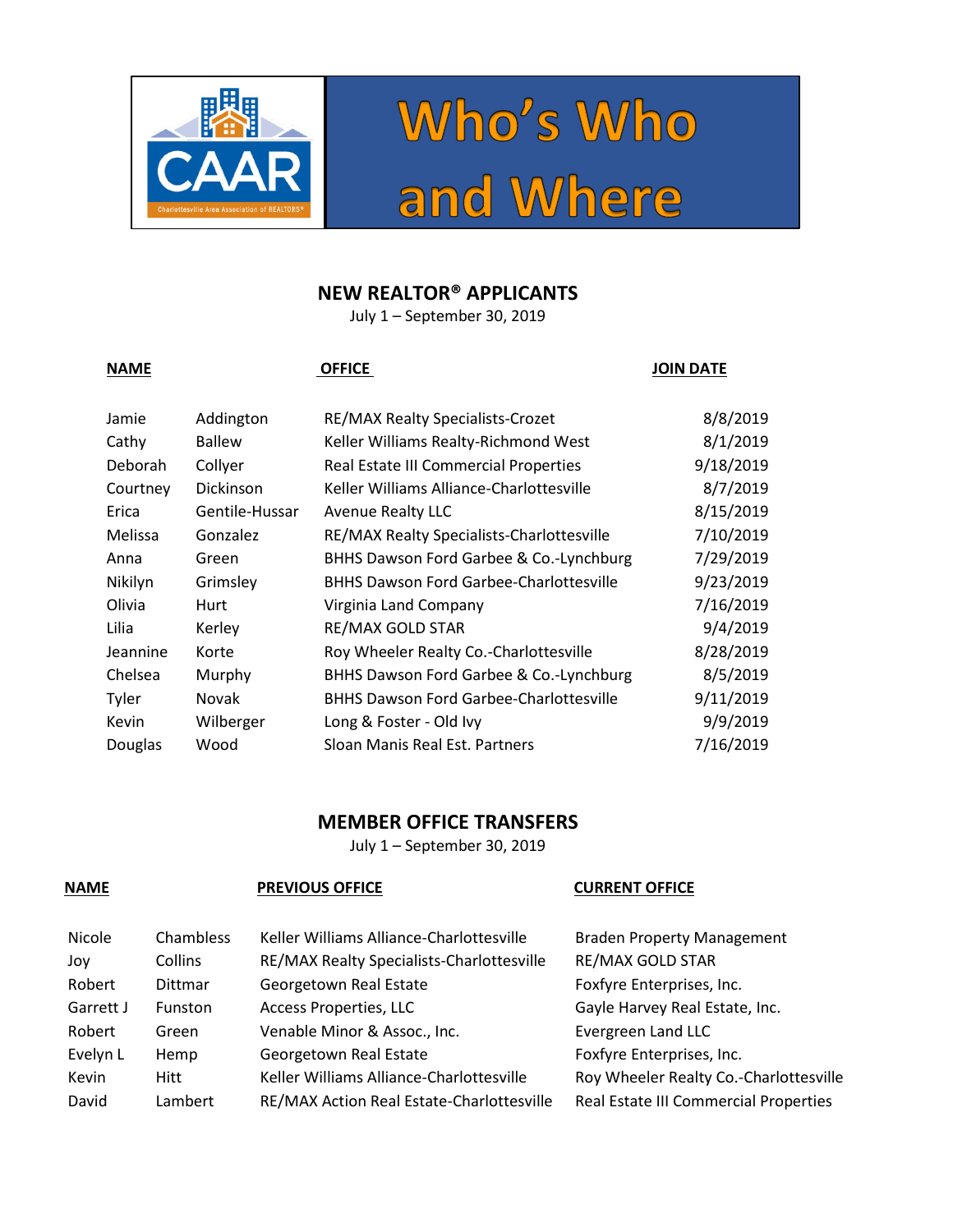| Pamela    | Maloney       | Roy Wheeler Realty Co.-Charlottesville    | Long & Foster - Historic Downtown         |
|-----------|---------------|-------------------------------------------|-------------------------------------------|
| Suzan J   | McQuary       | RE/MAX Realty Specialists-Charlottesville | 1st Dominion Realty, Inc.-Charlottesville |
| Kevin A   | O'Brien       | Roy Wheeler Realty Co. - Downtown         | Ray Caddell & Co. Real Estate             |
| Jav       | <b>Reeves</b> | Loring Woodriff R. E. Assoc.              | Roy Wheeler Realty Co.-Charlottesville    |
| Jeffrey J | Van Wickler   | Loring Woodriff R. E. Assoc.              | Keller Williams Alliance-Charlottesville  |

### **NEW SINGLE & GROUP AFFILIATE MEMBERS & OFFICES**

July 1 – September 30, 2019

| <b>NAME</b>   |               | <b>OFFICE</b>                               | <b>MEMBER TYPE</b>     |
|---------------|---------------|---------------------------------------------|------------------------|
| <b>Robin</b>  | Smith         | Bradford and Company Inc.                   | Affiliate              |
| Emily         | Pillow        | John Hancock Productions                    | Affiliate              |
| Barbara       | Perkins       | Old Trail Village                           | Affiliate              |
| Stephanie     | Profitt       | Caring Transitions of Charlottesville       | Affiliate              |
| <b>Molly</b>  | Long          | <b>Fulton Mortgage Company</b>              | Affiliate Group        |
| Stephanie     | Spurger       | State Farm - Gary Albert                    | <b>Affiliate Group</b> |
| Gabby         | Kirk          | C-VILLE Weekly                              | <b>Affiliate Group</b> |
| Ryan          | Reynolds      | <b>Atlantic Builders, LTD</b>               | Affiliate Group        |
| <b>Betsy</b>  | Falls         | Atlantic Bay Mortgage Group                 | Affiliate Group        |
| Wilson        | Ratliff       | LEAP - Local Energy Alliance P              | Affiliate Group        |
| George        | <b>Ballew</b> | UVA Community Credit Union & Member Options | Affiliate Group        |
| Chris         | Meyer         | LEAP - Local Energy Alliance P              | Affiliate Group        |
| Dan           | MacDougall    | <b>Guaranteed Rate</b>                      | <b>Affiliate Group</b> |
| Melissa       | Robertson     | State Farm - Gary Albert                    | <b>Affiliate Group</b> |
| <b>Buster</b> | Fox           | C&F Mortgage Corp.                          | <b>Affiliate Group</b> |
|               |               |                                             |                        |

# **REALTOR® & AFFILIATE MEMBERS WHO WENT INACTIVE**

July 1 – September 30, 2019

**NAME OFFICE OFFICE Member Type** 

| <b>Natalie</b> | <b>Breeden</b> | Long & Foster - Lake Monticello          | <b>REALTOR</b> |
|----------------|----------------|------------------------------------------|----------------|
| Yvonne         | <b>Buswell</b> | Keller Williams Alliance-Charlottesville | <b>REALTOR</b> |
| Anthony        | Caldwell       | <b>Braden Property Management</b>        | <b>REALTOR</b> |
| Tinsley        | Campbell       | Montague Miller & Co - Westfield         | <b>REALTOR</b> |
| Charles        | Cornwell       | RE/MAX Regency                           | <b>REALTOR</b> |
| Jacob          | Dufrene        | Pineapple Homes                          | <b>REALTOR</b> |
| Anna           | Green          | BHHS Dawson Ford Garbee & Co.-Lynchburg  | <b>REALTOR</b> |